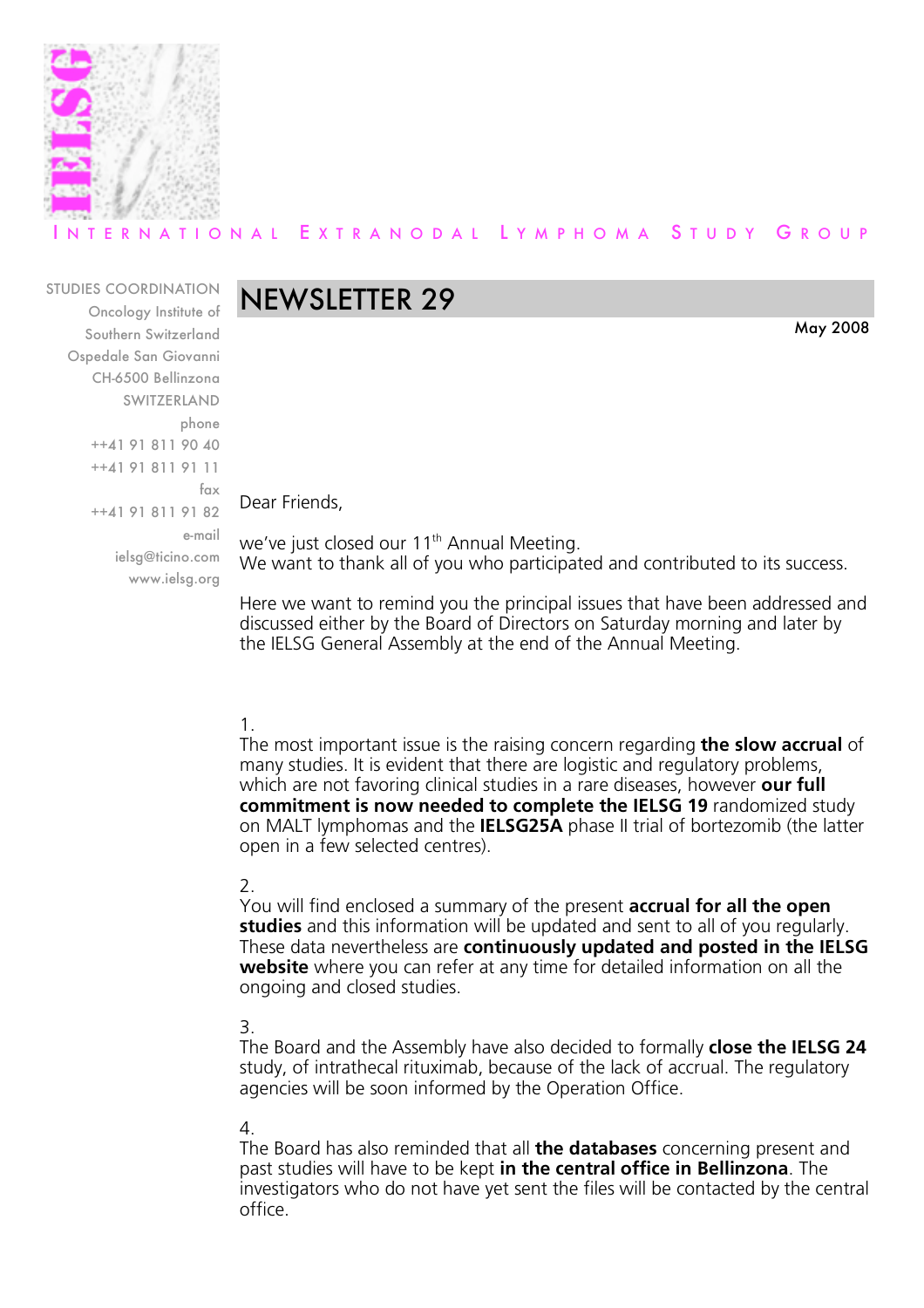#### 5.

The following **abstracts** have been accepted either for oral or poster presentation at the next **10-ICML** in **Lugano**:

"ACTIVITY OF BORTEZOMIB IN MALT LYMPHOMAS: A IELSG PHASE II STUDY"

*A. Conconi, A. Lopez-Guillermo, G. Martinelli, L. Rigacci, U. Vitolo, P. L. Zinzani, A. Ferreri, S. Luminari, M. Martelli, F. Cavalli, E. Zucca* (poster)

"RITUXIMAB IMPROVES OUTCOME IN WESTERN PATIENTS WITH INTRAVASCULAR LARGE B-CELL LYMPHOMA (IVL)"

*G. P. Dognini, M. Ponzoni, O. Bairey, C. Montalbàn, A. Szomor, L. Uziel, J. Seymour, A. Ambrosetti, M. Martelli, G. Rossi, M. Federico, A. Candoni, A. De Renzo, M. Piris, E. Zucca, C. Doglioni, A. J. Ferreri on behalf of the International Extranodal Lymphoma Study Group* (poster)

"INTRAVASCULAR LARGE B-CELL LYMPHOMA(IVLBCL): INTERNATIONAL CONSENSUS ON DIAGNOSTIC AND THERAPEUTIC ISSUES"

*M. Ponzoni, A. J. Ferreri, E. Campo, G. P. Dognini, F. Facchetti, T. Kinoshita, L. Mazzucchelli, T. Yoshino, T. Murase, M. Seto, K. Shimada, S. A. Pileri, C. Doglioni, E. Zucca, F. Cavalli, S. Nakamura, on Behalf of International Intravascular Lymphoma Study Group* (poster)

"RITUXIMAB(R) CHOP WITH CNS AND CONTRALATERAL TESTIS PROPHYLAXIS IMPROVES THE OUTCOME OF PRIMARY TESTICULAR LYMPHOMA(PTL): FINAL RESULTS OF IELSG10 STUDY"

*U. Vitolo, E. Zucca, A. Chiappella, M. Balzarotti, C. Bottelli, A. Conconi, P. De Masi, H. Gomez, A. Lopez-Guillermo, M. Martelli, G. Martinelli, F. Merli, V. Naso, L. Orsucci, V. Pavone, V. Secondo, S. Storti, M. Gospodarowicz, A. Sarris, F. Cavalli, on behalf of International Extranodal Lymphoma Study Group* (oral)

"RANDOMIZED PHASE II TRIAL ON PRIMARY CHEMOTHERAPY (CHT) WITH HIGH-DOSE METHOTREXATE (MTX) ALONE OR ASSOCIATED WITH HIGH-DOSE CYTARABINE (ARAC) FOR PATIENTS (PTS) WITH PRIMARY CNS LYMPHOMA (PCNSL)"

*A. J. Ferreri, M. Foppoli, M. Martelli, G. Pangalis, M. Frezzato, G. Cabras, A. Fabbri, G. Corazzelli, F. Ilariucci, G. Rossi, R. Soffietti, C. Stelitano, D. Vallisa, F. Zaja, L. Zoppegno, G. Aondio, O. Annibali, M. Balzarotti, A. Brandes, J. Fajardo, H. Gomez, A. Guarini, G. Pinotti, L. Rigacci, C. Uhlmann, M. Ponzoni, M. Reni, E. Zucca, F. Cavalli. International Extranodal Lymphoma Study Group (IELSG), Switzerland* (oral)

During the **13th congress of the European Hematology Association** (EHA) in Copenhagen next month of June, abstracts concerning IELSG studies will be presented as well:

"PRIMARY EXTRANODAL FOLLICULAR LYMPHOMA OF HEAD AND NECK (PEFLHN): A RARE DISEASE WITH A POOR CLINICAL OUTCOME (IELSG 23)"

*Cortelazzo S., Mian M., Tsang R., Rossi A., Cabrera M.E., Federico M., Zucca E., Busetto M., Rambaldi A., and Cavalli F., on behalf of IELSG and IIL* (poster)

"RANDOMIZED PHASE II TRIAL ON PRIMARY CHEMOTHERAPY (CHT) WITH HIGH-DOSE METHOTREXATE (MTX) ALONE OR ASSOCIATED WITH HIGH-DOSE CYTARABINE (ARAC) FOR PATIENTS (PTS) WITH PRIMARY CNS LYMPHOMA (PCNSL)"

*Ferreri A.J., Foppoli M., Martelli M., Pangalis G., Frezzato M., Cabras G., Fabbri A., Corazzelli G., Ilariucci F., Rossi G., Soffietti R., Stelitano C., Vallisa D., Zaja F., Zoppegno L., Aondio G., Annibali O., Balzarotti M., Brandes A., Fajardo J., Gómez H., Guarini A., Pinotti G., Rigacci L., Uhlmann C., Ponzoni M., Reni M., Zucca E., Cavalli F. on behalf of the International Extranodal Lymphoma Study Group* (oral)

"PRIMARY DIFFUSE LARGE B-CELL LYMPHOMA OF THE TESTIS: IMPROVED OUTCOME WITH RITUXIMAB-CHOP WITH CNS AND CONTRALATERAL TESTIS PROPHYLAXIS. FINAL RESULTS OF IELSG 10 STUDY"

*U. Vitolo, E. Zucca, M. Martelli, A. Chiappella, M. Balzarotti, G. Benevolo, P. De Masi, A. Filippi, M.K. Gospodarowicz, A. Lopez-Guillermo, G. Martinelli, F. Merli, T. Perrone, P. Pregno, A.H. Sarris, S. Storti and F. Cavalli on the behalf of IELSG and IIL* (oral)

We congratulate the authors and again thank the IELSG investigators for their commitment.